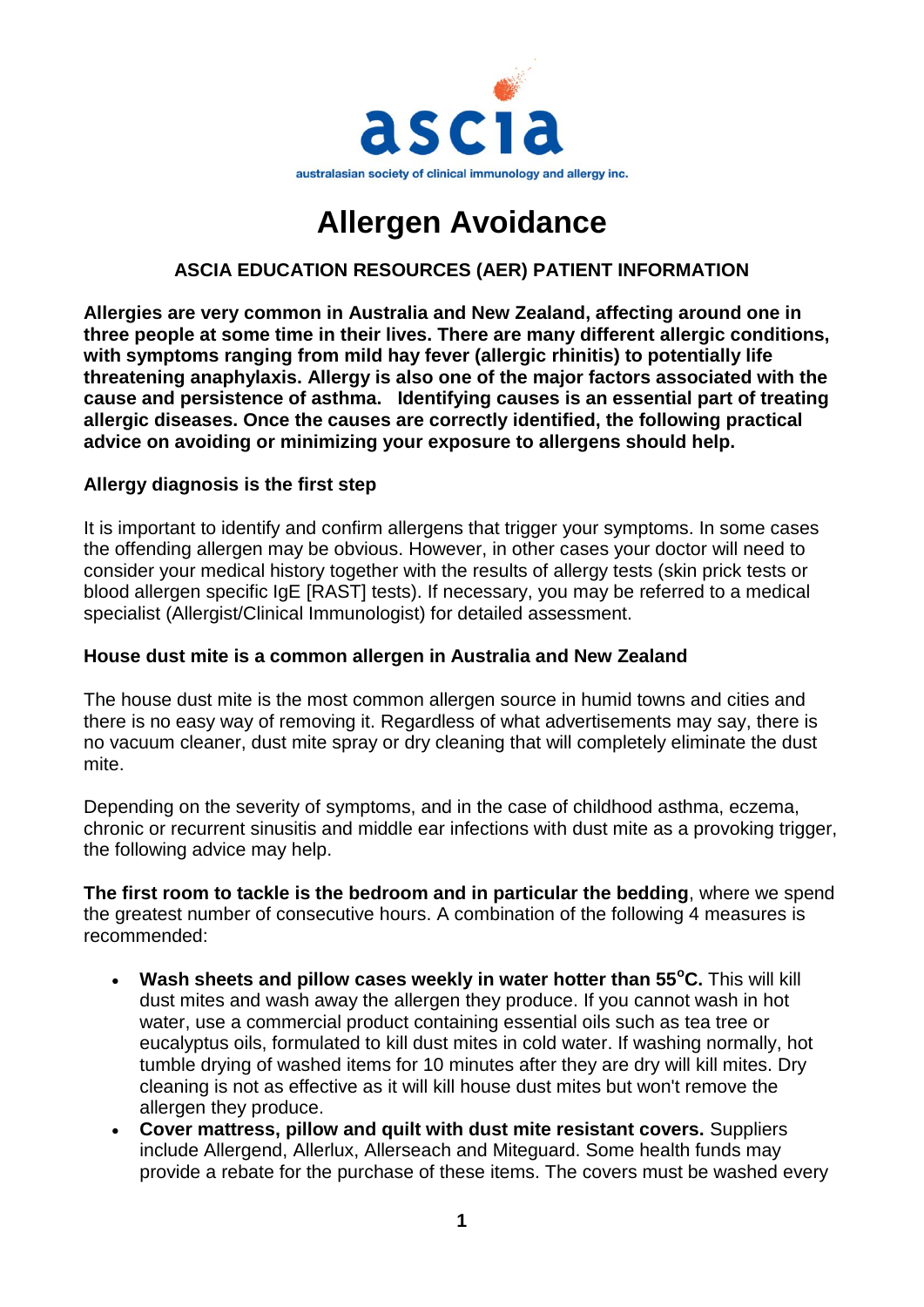# **ASCIA EDUCATION RESOURCES (AER) PATIENT INFORMATION**

2 months. If covers are not available, wash blankets and non-encased washable doonas every 3 months in hot water.

- **Remove sheepskin or woollen underlays.**
- **Remove all soft toys from the bed and bedroom.** Replace them with wooden or plastic toys which can be washed. If a soft toy is allowed it should be hot washed weekly. Freezing soft toys overnight kills mites but doesn't remove allergen.

## **The following advice can apply to bedrooms as well as other rooms in the house:**

- **If possible, consider replacing carpets with hard floors** such as wood, tiles, linoleum, concrete, where practical and affordable. Carpets can contain large amounts of house dust mite and animal allergens which cannot be completely removed by vacuuming. In general, dust mite levels are higher in more humid areas like the coast than in drier inland areas.
- **Damp dust or use electrostatic cloths** to clean hard surfaces (including hard floors) weekly.
- **Vacuum carpets weekly.** However, vacuuming increases the amount of house dust mite allergen in the air for up to 20 minutes. So if possible, ask someone else to do the vacuuming and wait for 20 minutes before re-entering the room. High efficiency particulate air (HEPA) filter vacuum cleaners may remove more allergen than other vacuum cleaners. Unfortunately, they still temporarily increase the amount of dust mite allergen in the air.
- **Reduce humidity** Have a dry and well ventilated house, adequate floor and wall insulation. Avoid using evaporative coolers (water cooled air conditioners) and unflued gas heaters, as these both release water into the air and can increase indoor dust mite and mould levels.
- **Windows** Venetian blinds or flat blinds are easier to clean than heavy curtains. Washable curtains or external shutters are other options.
- **Consider house dust mite avoidance measures** when building a new home.

## **Pets can be a major source of allergens in the home**

Exposure to pets (such as cats, dogs, guinea pigs, horses, rabbits, mice, rats) at home or work can trigger allergic reactions in some people.

Cats and dogs are a major source of allergens in the home environment. The allergens come from the sweat glands in all cats and salivary glands in all dogs. Although the amount of allergen released can vary between breeds, there are no hypoallergenic animals or breeds.

As allergens are stuck to the hair and skin of pets, the allergens become airborne when the pet sheds their hair. The allergens can remain airborne for some time. Cat allergen is especially difficult to remove from houses. It can remain in the house for months after the cat is removed. Cat allergen can be found in places where cats have never lived. For example, it can be carried around on clothing to schools and offices.

The most effective method of allergen avoidance for people who are allergic to pets is removal of the pets from the home. For example, if there is no doubt that cat or other animal allergen is a major cause of symptoms then the best advice is for the animal to be removed from the home. It can be an emotional decision, but health should be a priority.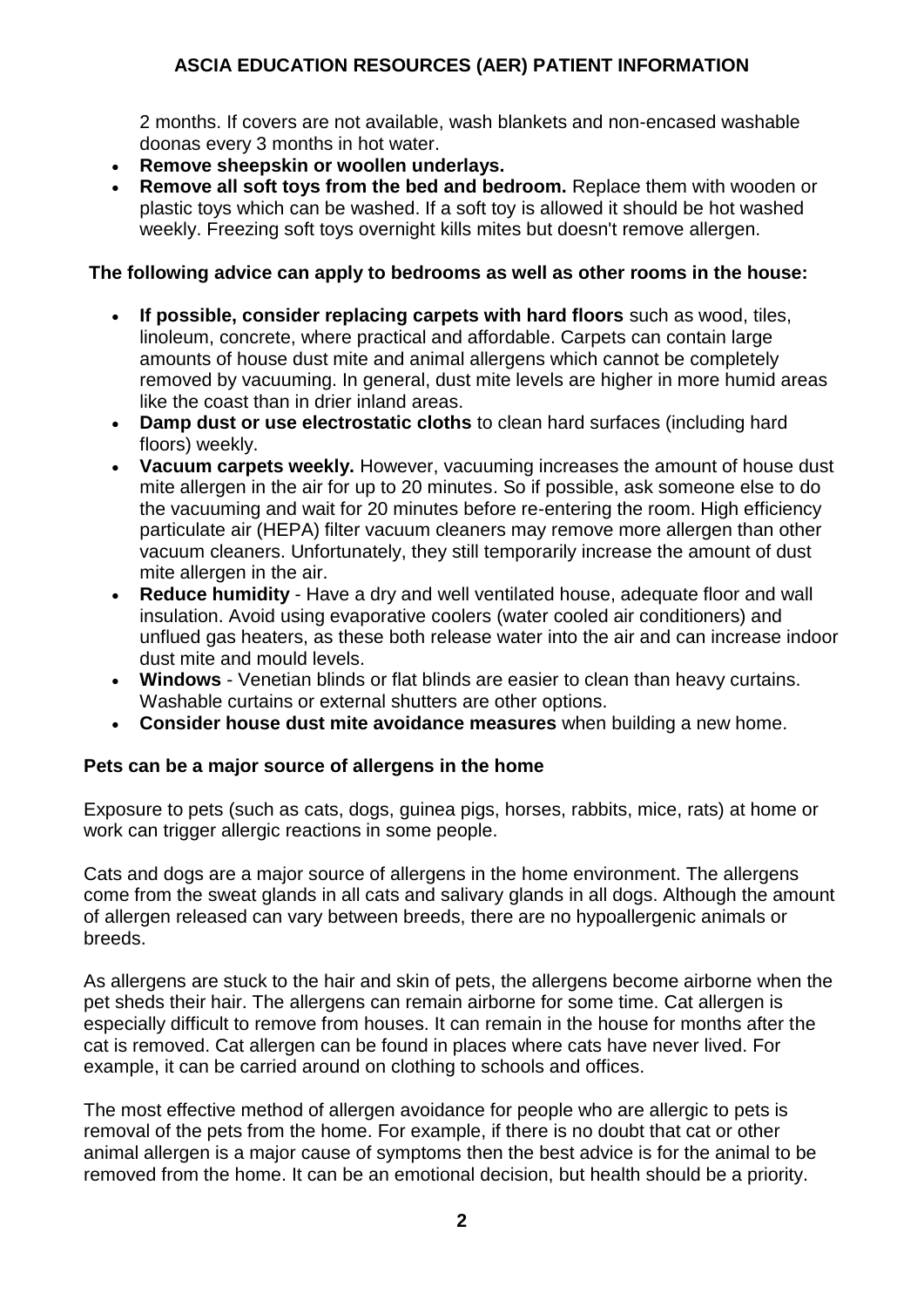## **ASCIA EDUCATION RESOURCES (AER) PATIENT INFORMATION**

If pets cause only minor problems, keeping pets out of bedrooms and living areas may be a compromise. Even then, it may take months after pet removal before allergen levels are reduced. The effectiveness of some measures such as washing animals frequently and using HEPA air filters remains uncertain.

Dogs, guinea pigs, mice and rabbits are not as allergenic as cats and are more easily kept outside, but can still cause annoying and occasionally serious problems. Horse allergy is very serious and even animal hair on clothes may be sufficient to trigger asthma. Great care must be taken to shower and change clothes before returning to a home of a person allergic to horses. Birds may occasionally cause allergic symptoms. This is a different problem to pigeon fancier's lung which is a serious condition and requires complete avoidance.

#### **Mould may also be a source of allergens in the home**

Mould in the home can show as mould, mildew or a musty smell. It is commonly found in bathrooms, refrigerators and in places with little air circulation such as walk-in and built-in wardrobes, and in bedrooms with en suite bathrooms.

If you are allergic to mould, you may consider:

- removing visible mould by cleaning with bleach or other mould reduction cleaners
- ensuring adequate natural ventilation including the use of extractor fans
- sealing leaks in bathrooms and roofs
- clearing overflowing gutters and blocked under floor vents
- removing indoor pot plants (which promote mould growth)
- drying or removing wet carpets
- avoiding work with garden compost or mulch.

## **Pollen can be hard to avoid**

In Australia and New Zealand the height of the grass pollen season occurs between late September and Christmas and the major amount of pollen in the air usually occurs between 6.00 am and noon. Depending on the weather patterns, there may be an increase of pollen in the early hours of the morning.

Although pollen is known to be blown long distances on windy days, most pollen is deposited within a short distance of its source. The highest pollen counts occur on calm, hot, sunny days in late October, November and December, although in Queensland the season is different and January is a particularly bad month. Pollen allergy in tropical areas mainly occurs during the dry season. However, thunderstorms can also cause problems. When pollen granules come into contact with water, starch granules are released that are small enough to be breathed into the airways, triggering hay fever (allergic rhinitis) and asthma in some people.

Avoidance of pollen is difficult but the following advice may help:

- Remain indoors (when possible) during pollen seasons, on windy days or after thunderstorms
- Avoid activities known to cause exposure to pollen, such as mowing grass